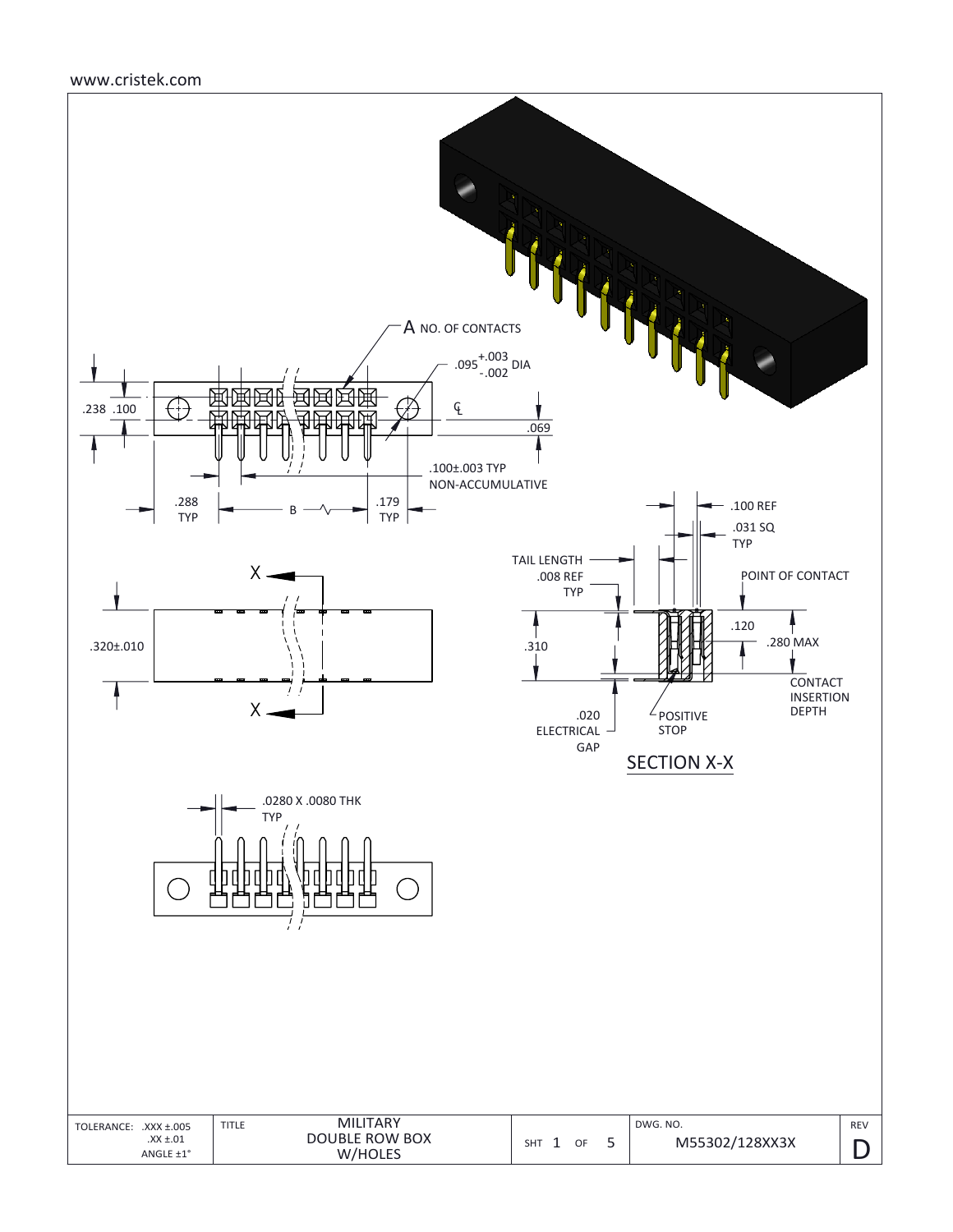#### www.cristek.com

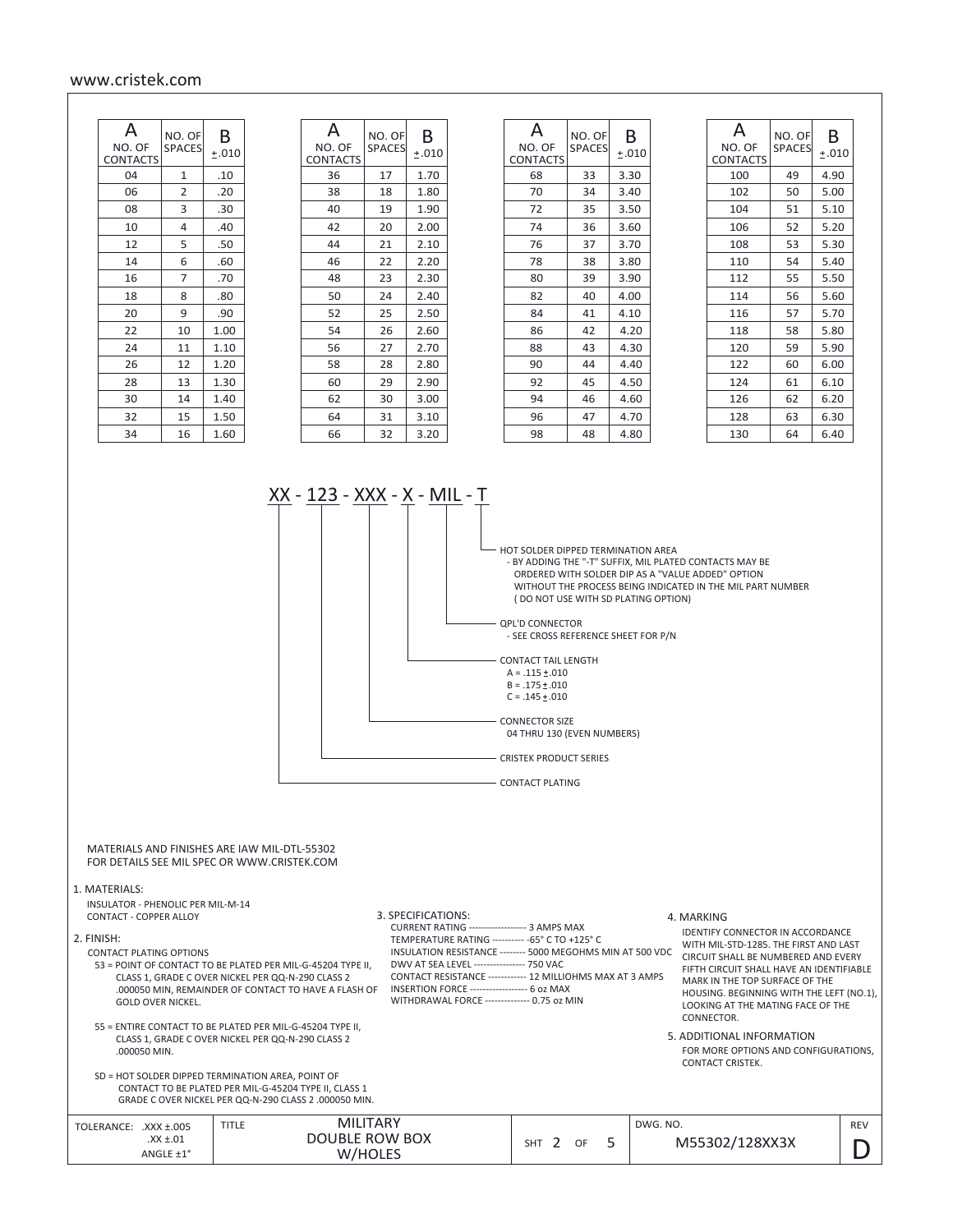| M55302/128 P/N  | <b>CRISTEK P/N</b> |
|-----------------|--------------------|
| M55302/128-AA3A | 53-123-04-A-MIL    |
| M55302/128-AB3A | 53-123-06-A-MIL    |
| M55302/128-AC3A | 53-123-08-A-MIL    |
| M55302/128-AD3A | 53-123-10-A-MIL    |
| M55302/128-AE3A | 53-123-12-A-MIL    |
| M55302/128-AF3A | 53-123-14-A-MIL    |
| M55302/128-AG3A | 53-123-16-A-MIL    |
| M55302/128-AH3A | 53-123-18-A-MIL    |
| M55302/128-AJ3A | 53-123-20-A-MIL    |
| M55302/128-AK3A | 53-123-22-A-MIL    |
| M55302/128-AL3A | 53-123-24-A-MIL    |
| M55302/128-AM3A | 53-123-26-A-MIL    |
| M55302/128-AN3A | 53-123-28-A-MIL    |
| M55302/128-AP3A | 53-123-30-A-MIL    |
| M55302/128-AQ3A | 53-123-32-A-MIL    |
| M55302/128-AR3A | 53-123-34-A-MIL    |
| M55302/128-BA3A | 53-123-36-A-MIL    |
| M55302/128-BB3A | 53-123-38-A-MIL    |
| M55302/128-BC3A | 53-123-40-A-MIL    |
| M55302/128-BD3A | 53-123-42-A-MIL    |
| M55302/128-BE3A | 53-123-44-A-MIL    |
| M55302/128-BF3A | 53-123-46-A-MIL    |
| M55302/128-BG3A | 53-123-48-A-MIL    |
| M55302/128-BH3A | 53-123-50-A-MIL    |
| M55302/128-BJ3A | 53-123-52-A-MIL    |
| M55302/128-BK3A | 53-123-54-A-MIL    |
| M55302/128-BL3A | 53-123-56-A-MIL    |
| M55302/128-BM3A | 53-123-58-A-MIL    |
| M55302/128-BN3A | 53-123-60-A-MIL    |
| M55302/128-BP3A | 53-123-62-A-MIL    |
| M55302/128-BQ3A | 53-123-64-A-MIL    |
| M55302/128-BR3A | 53-123-66-A-MIL    |
| M55302/128-CA3A | 53-123-68-A-MIL    |
| M55302/128-CB3A | 53-123-70-A-MIL    |
| M55302/128-CC3A | 53-123-72-A-MIL    |
| M55302/128-CD3A | 53-123-74-A-MIL    |
| M55302/128-CE3A | 53-123-76-A-MIL    |
| M55302/128-CF3A | 53-123-78-A-MIL    |
| M55302/128-CG3A | 53-123-80-A-MIL    |
| M55302/128-CH3A | 53-123-82-A-MIL    |
| M55302/128-CJ3A | 53-123-84-A-MIL    |
| M55302/128-CK3A | 53-123-86-A-MIL    |
| M55302/128-CL3A | 53-123-88-A-MIL    |

| M55302/128 P/N  | <b>CRISTEK P/N</b> |
|-----------------|--------------------|
| M55302/128-CM3A | 53-123-90-A-MIL    |
| M55302/128-CN3A | 53-123-92-A-MIL    |
| M55302/128-CP3A | 53-123-94-A-MIL    |
| M55302/128-CQ3A | 53-123-96-A-MIL    |
| M55302/128-CR3A | 53-123-98-A-MIL    |
| M55302/128-DA3A | 53-123-100-A-MIL   |
| M55302/128-DB3A | 53-123-102-A-MIL   |
| M55302/128-DC3A | 53-123-104-A-MIL   |
| M55302/128-DD3A | 53-123-106-A-MIL   |
| M55302/128-DE3A | 53-123-108-A-MIL   |
| M55302/128-DF3A | 53-123-110-A-MIL   |
| M55302/128-DG3A | 53-123-112-A-MIL   |
| M55302/128-DH3A | 53-123-114-A-MIL   |
| M55302/128-DJ3A | 53-123-116-A-MIL   |
| M55302/128-DK3A | 53-123-118-A-MIL   |
| M55302/128-DL3A | 53-123-120-A-MIL   |
| M55302/128-DM3A | 53-123-122-A-MIL   |
| M55302/128-DN3A | 53-123-124-A-MIL   |
| M55302/128-DP3A | 53-123-126-A-MIL   |
| M55302/128-DQ3A | 53-123-128-A-MIL   |
| M55302/128-DR3A | 53-123-130-A-MIL   |
| M55302/128-AA3E | 53-123-04-B-MIL    |
| M55302/128-AB3E | 53-123-06-B-MIL    |
| M55302/128-AC3E | 53-123-08-B-MIL    |
| M55302/128-AD3E | 53-123-10-B-MIL    |
| M55302/128-AE3E | 53-123-12-B-MIL    |
| M55302/128-AF3E | 53-123-14-B-MIL    |
| M55302/128-AG3E | 53-123-16-B-MIL    |
| M55302/128-AH3E | 53-123-18-B-MIL    |
| M55302/128-AJ3E | 53-123-20-B-MIL    |
| M55302/128-AK3E | 53-123-22-B-MIL    |
| M55302/128-AL3E | 53-123-24-B-MIL    |
| M55302/128-AM3E | 53-123-26-B-MIL    |
| M55302/128-AN3E | 53-123-28-B-MIL    |
| M55302/128-AP3E | 53-123-30-B-MIL    |
| M55302/128-AQ3E | 53-123-32-B-MIL    |
| M55302/128-AR3E | 53-123-34-B-MIL    |
| M55302/128-BA3E | 53-123-36-B-MIL    |
| M55302/128-BB3E | 53-123-38-B-MIL    |
| M55302/128-BC3E | 53-123-40-B-MIL    |
| M55302/128-BD3E | 53-123-42-B-MIL    |
| M55302/128-BE3E | 53-123-44-B-MIL    |
| M55302/128-BF3E | 53-123-46-B-MIL    |

| M55302/128 P/N  | <b>CRISTEK P/N</b> |
|-----------------|--------------------|
| M55302/128-BG3E | 53-123-48-B-MIL    |
| M55302/128-BH3E | 53-123-50-B-MIL    |
| M55302/128-BJ3E | 53-123-52-B-MIL    |
| M55302/128-BK3E | 53-123-54-B-MIL    |
| M55302/128-BL3E | 53-123-56-B-MIL    |
| M55302/128-BM3E | 53-123-58-B-MIL    |
| M55302/128-BN3E | 53-123-60-B-MIL    |
| M55302/128-BP3E | 53-123-62-B-MIL    |
| M55302/128-BQ3E | 53-123-64-B-MIL    |
| M55302/128-BR3E | 53-123-66-B-MIL    |
| M55302/128-CA3E | 53-123-68-B-MIL    |
| M55302/128-CB3E | 53-123-70-B-MIL    |
| M55302/128-CC3E | 53-123-72-B-MIL    |
| M55302/128-CD3E | 53-123-74-B-MIL    |
| M55302/128-CE3E | 53-123-76-B-MIL    |
| M55302/128-CF3E | 53-123-78-B-MIL    |
| M55302/128-CG3E | 53-123-80-B-MIL    |
| M55302/128-CH3E | 53-123-82-B-MIL    |
| M55302/128-CJ3E | 53-123-84-B-MIL    |
| M55302/128-CK3E | 53-123-86-B-MIL    |
| M55302/128-CL3E | 53-123-88-B-MIL    |
| M55302/128-CM3E | 53-123-90-B-MIL    |
| M55302/128-CN3E | 53-123-92-B-MIL    |
| M55302/128-CP3E | 53-123-94-B-MIL    |
| M55302/128-CQ3E | 53-123-96-B-MIL    |
| M55302/128-CR3E | 53-123-98-B-MIL    |
| M55302/128-DA3E | 53-123-100-B-MIL   |
| M55302/128-DB3E | 53-123-102-B-MIL   |
| M55302/128-DC3E | 53-123-104-B-MIL   |
| M55302/128-DD3E | 53-123-106-B-MIL   |
| M55302/128-DE3E | 53-123-108-B-MIL   |
| M55302/128-DF3E | 53-123-110-B-MIL   |
| M55302/128-DG3E | 53-123-112-B-MIL   |
| M55302/128-DH3E | 53-123-114-B-MIL   |
| M55302/128-DJ3E | 53-123-116-B-MIL   |
| M55302/128-DK3E | 53-123-118-B-MIL   |
| M55302/128-DL3E | 53-123-120-B-MIL   |
| M55302/128-DM3E | 53-123-122-B-MIL   |
| M55302/128-DN3E | 53-123-124-B-MIL   |
| M55302/128-DP3E | 53-123-126-B-MIL   |
| M55302/128-DQ3E | 53-123-128-B-MIL   |
| M55302/128-DR3E | 53-123-130-B-MIL   |

# M55302 TO CRISTEK PART NUMBER REFERENCE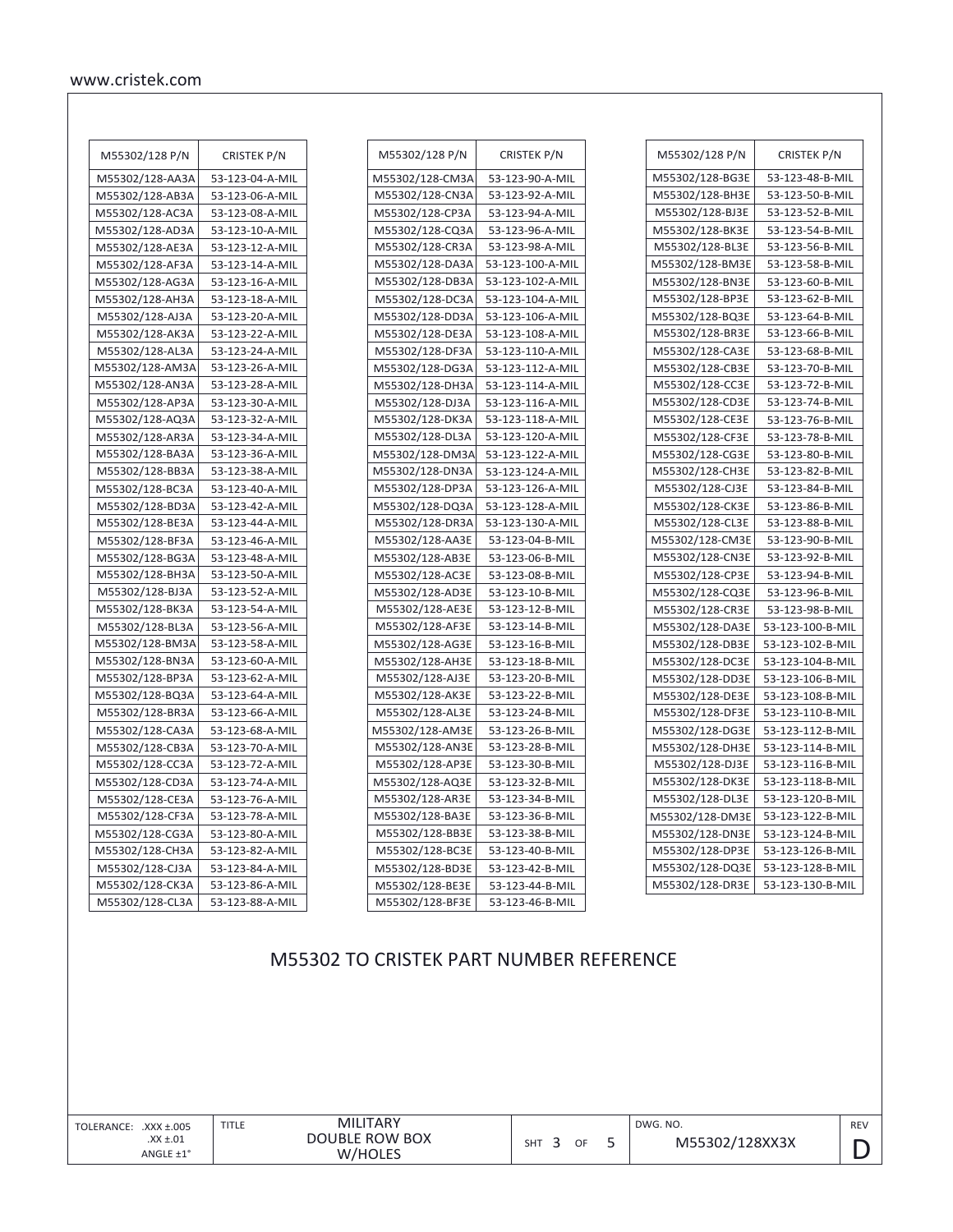| M55302/128 P/N  | <b>CRISTEK P/N</b> |
|-----------------|--------------------|
| M55302/128-AA3C | 53-123-04-C-MIL    |
| M55302/128-AB3C | 53-123-06-C-MIL    |
| M55302/128-AC3C | 53-123-08-C-MIL    |
| M55302/128-AD3C | 53-123-10-C-MIL    |
| M55302/128-AE3C | 53-123-12-C-MIL    |
| M55302/128-AF3C | 53-123-14-C-MIL    |
| M55302/128-AG3C | 53-123-16-C-MIL    |
| M55302/128-AH3C | 53-123-18-C-MIL    |
| M55302/128-AJ3C | 53-123-20-C-MIL    |
| M55302/128-AK3C | 53-123-22-C-MIL    |
| M55302/128-AL3C | 53-123-24-C-MIL    |
| M55302/128-AM3C | 53-123-26-C-MIL    |
| M55302/128-AN3C | 53-123-28-C-MIL    |
| M55302/128-AP3C | 53-123-30-C-MIL    |
| M55302/128-AQ3C | 53-123-32-C-MIL    |
| M55302/128-AR3C | 53-123-34-C-MIL    |
| M55302/128-BA3C | 53-123-36-C-MIL    |
| M55302/128-BB3C | 53-123-38-C-MIL    |
| M55302/128-BC3C | 53-123-40-C-MIL    |
| M55302/128-BD3C | 53-123-42-C-MIL    |
| M55302/128-BE3C | 53-123-44-C-MIL    |
| M55302/128-BF3C | 53-123-46-C-MIL    |
| M55302/128-BG3C | 53-123-48-C-MIL    |
| M55302/128-BH3C | 53-123-50-C-MIL    |
| M55302/128-BJ3C | 53-123-52-C-MIL    |
| M55302/128-BK3C | 53-123-54-C-MIL    |
| M55302/128-BL3C | 53-123-56-C-MIL    |
| M55302/128-BM3C | 53-123-58-C-MIL    |
| M55302/128-BN3C | 53-123-60-C-MIL    |
| M55302/128-BP3C | 53-123-62-C-MIL    |
| M55302/128-BQ3C | 53-123-64-C-MIL    |
| M55302/128-BR3C | 53-123-66-C-MIL    |
| M55302/128-CA3C | 53-123-68-C-MIL    |
| M55302/128-CB3C | 53-123-70-C-MIL    |
| M55302/128-CC3C | 53-123-72-C-MIL    |
| M55302/128-CD3C | 53-123-74-C-MIL    |
| M55302/128-CE3C | 53-123-76-C-MIL    |
| M55302/128-CF3C | 53-123-78-C-MIL    |
| M55302/128-CG3C | 53-123-80-C-MIL    |
| M55302/128-CH3C | 53-123-82-C-MIL    |
| M55302/128-CJ3C | 53-123-84-C-MIL    |
| M55302/128-CK3C | 53-123-86-C-MIL    |
| M55302/128-CL3C | 53-123-88-C-MIL    |

| M55302/128 P/N  | <b>CRISTEK P/N</b> |
|-----------------|--------------------|
| M55302/128-CM3C | 53-123-90-C-MIL    |
| M55302/128-CN3C | 53-123-92-C-MIL    |
| M55302/128-CP3C | 53-123-94-C-MIL    |
| M55302/128-CQ3C | 53-123-96-C-MIL    |
| M55302/128-CR3C | 53-123-98-C-MIL    |
| M55302/128-DA3C | 53-123-100-C-MIL   |
| M55302/128-DB3C | 53-123-102-C-MIL   |
| M55302/128-DC3C | 53-123-104-C-MIL   |
| M55302/128-DD3C | 53-123-106-C-MIL   |
| M55302/128-DE3C | 53-123-108-C-MIL   |
| M55302/128-DF3C | 53-123-110-C-MIL   |
| M55302/128-DG3C | 53-123-112-C-MIL   |
| M55302/128-DH3C | 53-123-114-C-MIL   |
| M55302/128-DJ3C | 53-123-116-C-MIL   |
| M55302/128-DK3C | 53-123-118-C-MIL   |
| M55302/128-DL3C | 53-123-120-C-MIL   |
| M55302/128-DM3C | 53-123-122-C-MIL   |
| M55302/128-DN3C | 53-123-124-C-MIL   |
| M55302/128-DP3C | 53-123-126-C-MIL   |
| M55302/128-DQ3C | 53-123-128-C-MIL   |
| M55302/128-DR3C | 53-123-130-C-MIL   |
| M55302/128-AA3B | 55-123-04-A-MIL    |
| M55302/128-AB3B | 55-123-06-A-MIL    |
| M55302/128-AC3B | 55-123-08-A-MIL    |
| M55302/128-AD3B | 55-123-10-A-MIL    |
| M55302/128-AE3B | 55-123-12-A-MIL    |
| M55302/128-AF3B | 55-123-14-A-MIL    |
| M55302/128-AG3B | 55-123-16-A-MIL    |
| M55302/128-AH3B | 55-123-18-A-MIL    |
| M55302/128-AJ3B | 55-123-20-A-MIL    |
| M55302/128-AK3B | 55-123-22-A-MIL    |
| M55302/128-AL3B | 55-123-24-A-MIL    |
| M55302/128-AM3B | 55-123-26-A-MIL    |
| M55302/128-AN3B | 55-123-28-A-MIL    |
| M55302/128-AP3B | 55-123-30-A-MIL    |
| M55302/128-AQ3B | 55-123-32-A-MIL    |
| M55302/128-AR3B | 55-123-34-A-MIL    |
| M55302/128-BA3B | 55-123-36-A-MIL    |
| M55302/128-BB3B | 55-123-38-A-MIL    |
| M55302/128-BC3B | 55-123-40-A-MIL    |
| M55302/128-BD3B | 55-123-42-A-MIL    |
| M55302/128-BE3B | 55-123-44-A-MIL    |
| M55302/128-BF3B | 55-123-46-A-MIL    |

| M55302/128 P/N  | <b>CRISTEK P/N</b> |
|-----------------|--------------------|
| M55302/128-BG3B | 55-123-48-A-MIL    |
| M55302/128-BH3B | 55-123-50-A-MIL    |
| M55302/128-BJ3B | 55-123-52-A-MIL    |
| M55302/128-BK3B | 55-123-54-A-MIL    |
| M55302/128-BL3B | 55-123-56-A-MIL    |
| M55302/128-BM3B | 55-123-58-A-MIL    |
| M55302/128-BN3B | 55-123-60-A-MIL    |
| M55302/128-BP3B | 55-123-62-A-MIL    |
| M55302/128-BQ3B | 55-123-64-A-MIL    |
| M55302/128-BR3B | 55-123-66-A-MIL    |
| M55302/128-CA3B | 55-123-68-A-MIL    |
| M55302/128-CB3B | 55-123-70-A-MIL    |
| M55302/128-CC3B | 55-123-72-A-MIL    |
| M55302/128-CD3B | 55-123-74-A-MIL    |
| M55302/128-CE3B | 55-123-76-A-MIL    |
| M55302/128-CF3B | 55-123-78-A-MIL    |
| M55302/128-CG3B | 55-123-80-A-MIL    |
| M55302/128-CH3B | 55-123-82-A-MIL    |
| M55302/128-CJ3B | 55-123-84-A-MIL    |
| M55302/128-CK3B | 55-123-86-A-MIL    |
| M55302/128-CL3B | 55-123-88-A-MIL    |
| M55302/128-CM3B | 55-123-90-A-MIL    |
| M55302/128-CN3B | 55-123-92-A-MIL    |
| M55302/128-CP3B | 55-123-94-A-MIL    |
| M55302/128-CQ3B | 55-123-96-A-MIL    |
| M55302/128-CR3B | 55-123-98-A-MIL    |
| M55302/128-DA3B | 55-123-100-A-MIL   |
| M55302/128-DB3B | 55-123-102-A-MIL   |
| M55302/128-DC3B | 55-123-104-A-MIL   |
| M55302/128-DD3B | 55-123-106-A-MIL   |
| M55302/128-DE3B | 55-123-108-A-MIL   |
| M55302/128-DF3B | 55-123-110-A-MIL   |
| M55302/128-DG3B | 55-123-112-A-MIL   |
| M55302/128-DH3B | 55-123-114-A-MIL   |
| M55302/128-DJ3B | 55-123-116-A-MIL   |
| M55302/128-DK3B | 55-123-118-A-MIL   |
| M55302/128-DL3B | 55-123-120-A-MIL   |
| M55302/128-DM3B | 55-123-122-A-MIL   |
| M55302/128-DN3B | 55-123-124-A-MIL   |
| M55302/128-DP3B | 55-123-126-A-MIL   |
| M55302/128-DQ3B | 55-123-128-A-MIL   |
| M55302/128-DR3B | 55-123-130-A-MIL   |

# M55302 TO CRISTEK PART NUMBER REFERENCE

| TOLERANCE: .XXX ±.005 | <b>MILITARY</b><br>TITLE |            |   |    | DWG. NO. |
|-----------------------|--------------------------|------------|---|----|----------|
| $.XX \pm .01$         | DOUBLE ROW BOX           | <b>SHT</b> | 4 | OF |          |
| ANGLE ±1°             | W/HOLES                  |            |   |    |          |

D REV